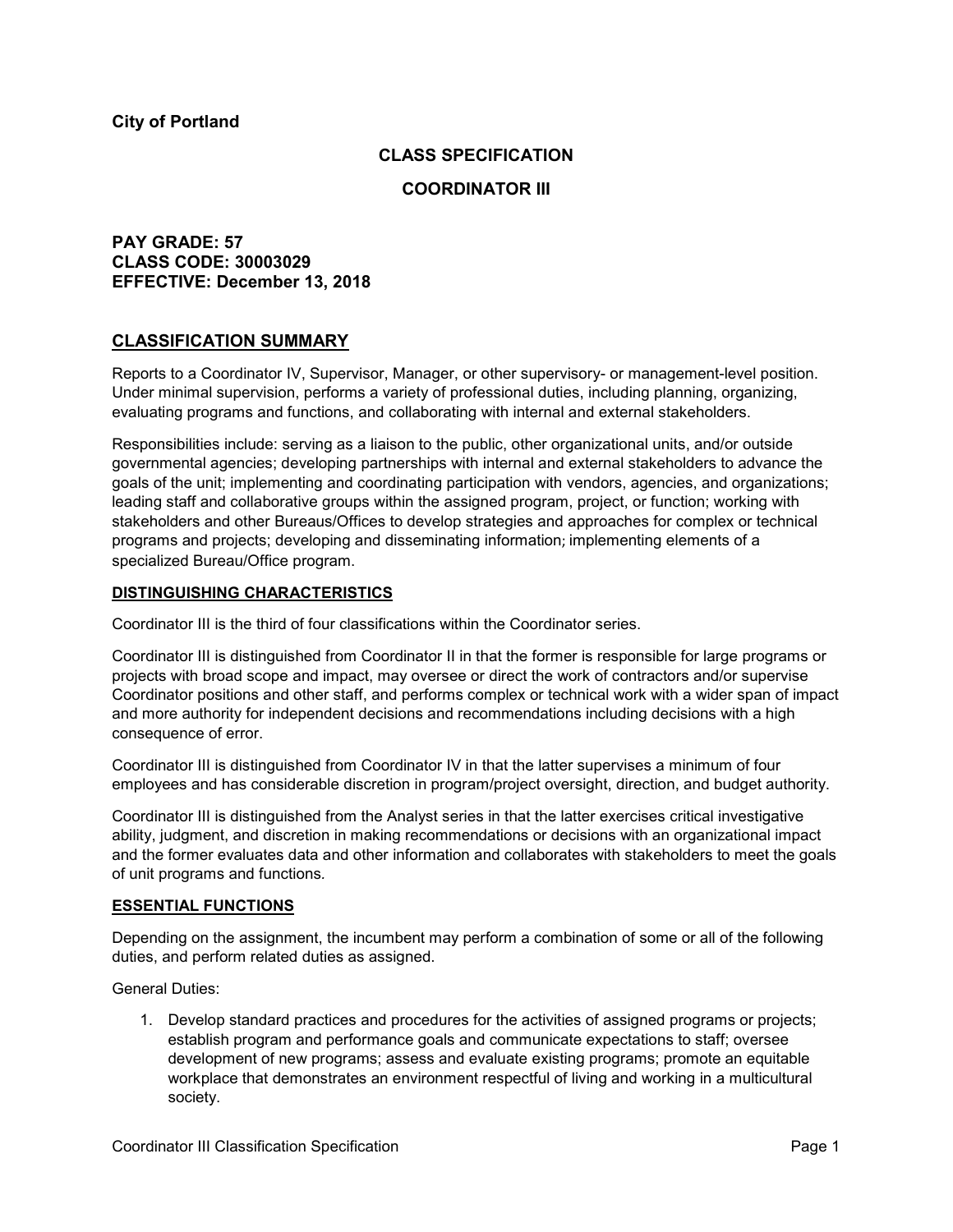- 2. Perform professional and operational duties, and community development/outreach activities by leading ongoing working groups, special project teams, and collaborative efforts with staff and management.
- 3. Lead teams of professionals, paraprofessionals, contractors, and/or volunteers, in planning, developing, implementing, and evaluating programs or activities, including community and media promotions, education and advertising campaigns, and organizational unit projects and initiatives.
- 4. Develop and administer programs and projects; research and provide answers to technical questions; oversee the development and implementation of related plans, policies, and procedures.
- 5. Lead and provide internal and external customer service to City employees and the public on programs and services related to the unit; compile, research, and analyze customer service complaints and issues; identify areas of concern and develop recommendations for solutions and improvements; prepare clear and concise responses.
- 6. Lead and coordinate the sharing of information to ensure consistency in unit messaging and branding of programs, services, events, policies, and procedures; evaluate and enhance messaging to increase public awareness of mission and goals.
- 7. Oversee and maintain internal databases, mailing lists, and other tracking software; analyze data, identify gaps, and resolve issues.
- 8. Prepare complex cooperative purchasing agreements and interagency agreements.
- 9. Recommend and implement updates to established guidelines and standards used by the assigned unit to improve efficiency.
- 10. Plan, implement, and evaluate special events; identify and assign location, staff, equipment, and supplies; establish protocols and monitor event for compliance to safety and security guidelines.
- 11. Deliver services, products, and projects to the public, other governmental agencies, or private industry, through collaborative efforts with City staff and management, and external partners.
- 12. Participate in and lead community organizations and committees, City work groups, and collaborative teams to develop and implement public policy, public information, public awareness and involvement, community education and outreach, and/or media relations to meet City and unit goals and objectives.
- 13. Maintain websites, social media presence, and hardcopy and electronic forms, applications, and brochures; create and revise current forms, applications, and brochures.
- 14. Act as liaison between Bureau/Office and partner agencies; review overlapping policies and resolve conflicts; facilitate integration of new partner agency initiatives.
- 15. Organize, coordinate, and implement trainings for program staff and volunteers; conduct and evaluate training programs.
- 16. Develop and monitor complex contract and grant programs, policies, and procedures; ensure compliance with requirements; update and submit reports; draft related documents.

## Specific Duties:

In addition to the General Duties, the incumbent may perform a combination of some or all of the following duties specific to the position.

- 1. Coordinate broad acquisition and procurement programs; communicate with internal and external stakeholders regarding requisitions and purchases; administer complex contracts and agreements.
- 2. Coordinate the implementation and enforcement of City alarm ordinances; developing guidelines and processes for appealing false alarm fines; address alarm billing dispute inquires; validate that fines are consistent with alarm ordinances.
- 3. Lead and evaluate work of staff, including regular staff and casual/seasonal employees; develop team duties and responsibilities; provide support and ongoing direction.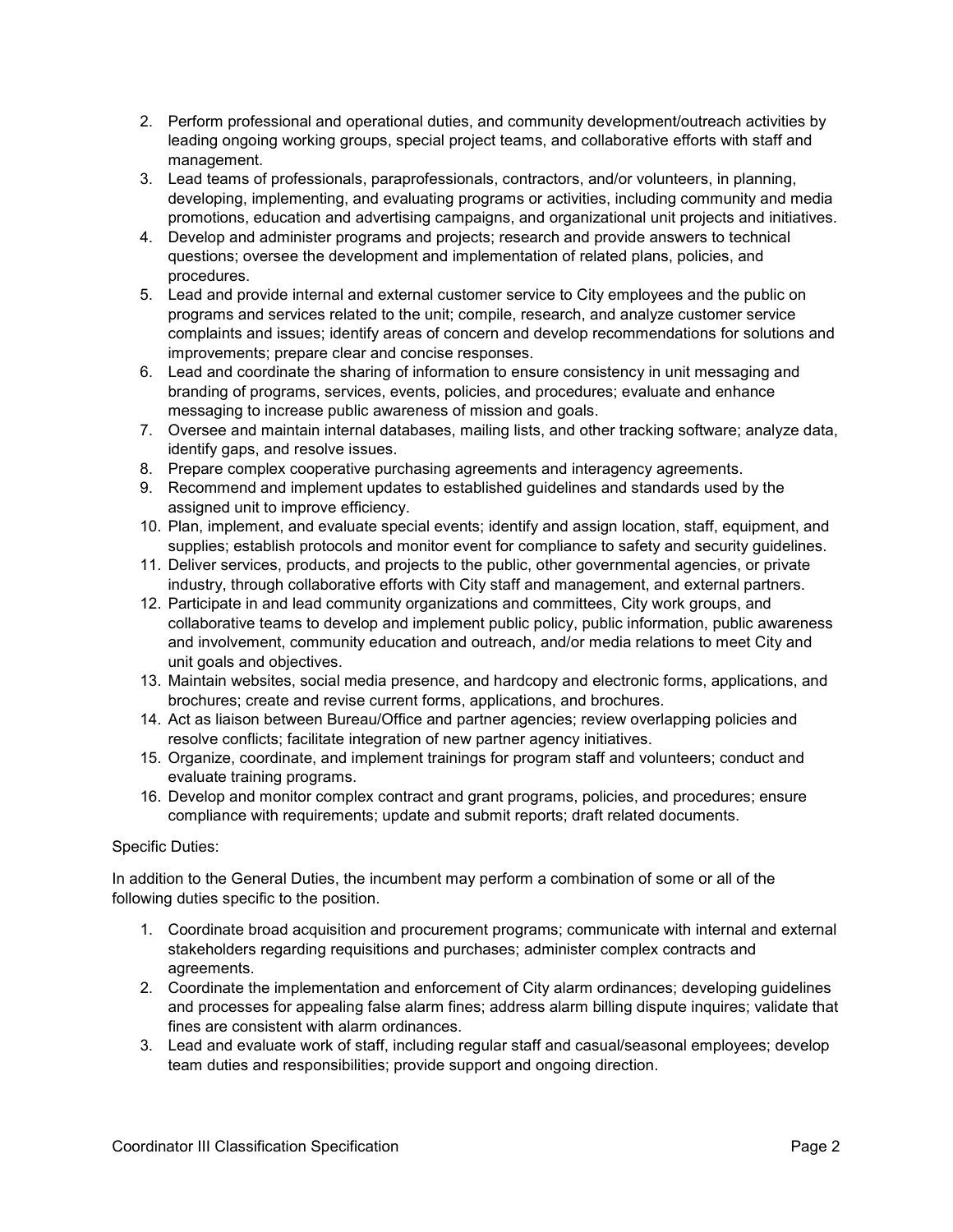- 4. Develop and administer various activities related to law enforcement programs, systems, and function(s); maintain and expand Portland Police Bureau (PPB) and City systems to partner agencies to improve efficacy in law enforcement efforts.
- 5. Plan, develop, organize, and implement water and environmental policies, programs, and projects; implement programs to ensure City's and local industries' compliance with local, state, and federal policy, laws, and regulations; plan, design, and manage facilities for groundwater, storm water, wastewater, and watershed resources.
- 6. Design and manage technical studies and research programs; oversee or conduct analysis of data; prepare reports and make presentations, analyze trends in data, and make associated recommendations for policy and operational changes.
- 7. Plan and implement right of way and transportation programs and projects.
- 8. Monitor program budget; prepare reports on revenue, expenditures, and future projections.
- 9. Independently coordinate the implementation of diversity, equity, and inclusion efforts across programs, services, and operations; establish and advance relationships with community-based organizations, leaders and networks.
- 10. Track, analyze, and participate in public process for current and development of federal, state, and local regulations; provide recommendations to stakeholders; coordinate response to proposed legislative changes.
- 11. Coordinate and participate in the acquisition and sale of real property; oversee, negotiate, and review rental and lease agreements; recommend changes.
- 12. Track federal, state, and local permits issued to city project teams; coordinate with stakeholders to ensure permits are in compliance.
- 13. Prepare and maintain emergency operation programs; facilitate training exercises; evaluate program effectiveness and recommend changes.

## **SUPERVISION RECEIVED AND EXERCISED**

The work of this classification is performed under minimal supervision by a Coordinator IV, Supervisor, Manager, or other supervisory- or management-level position.

This classification may supervise employees and may lead staff on assigned programs, projects, and functions.

# **KNOWLEDGE/SKILLS/ABILITIES REQUIRED**

- 1. Knowledge of principles and practices of business communication and program administration.
- 2. May require knowledge of principles, practices, and methods of event planning and community outreach activities.
- 3. May require knowledge of social media, online marketing, and website maintenance.
- 4. May require knowledge of principles, theories, methods and techniques of natural resources management and environmental protection.
- 5. Advanced skill in customer service and conflict resolution.
- 6. May require skill in evaluating consultant proposals; administering and overseeing the management of consultant contracts.
- 7. May require skill in negotiating with representatives of regulatory agencies to resolve technical and/or compliance issues.
- 8. Ability to learn City rules, ordinances, policies, and procedures related to area of assignment.
- 9. Ability to analyze complex or technical issues and problems, evaluate alternatives, and recommend policies, strategies, and effective courses of action.
- 10. Ability to exercise independent judgment, problem-solve, and take initiative within established procedures and guidelines.
- 11. Ability to utilize City-specific technology and general office software.
- 12. Ability to communicate clearly, logically, and persuasively, both verbally and in writing; prepare concise and comprehensive reports, correspondence, and other documents.